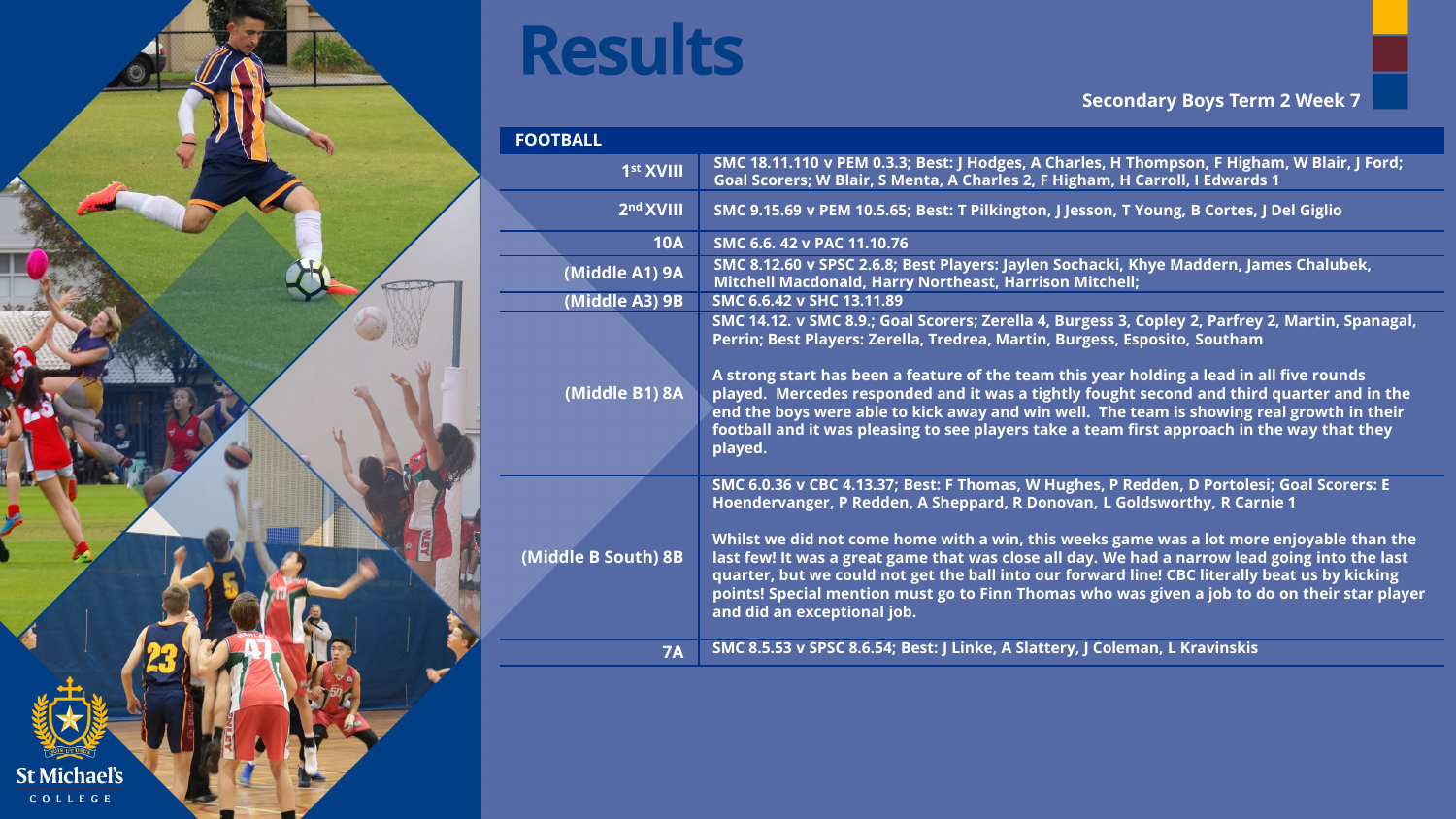

 $S$ 

| <b>DCCER</b>       |                                                     |
|--------------------|-----------------------------------------------------|
| 1 <sup>st</sup> XI | <b>SMC 0 v MERC 0</b>                               |
| 2 <sup>nd</sup> XI | SMC 0 v SHC 3; Best: J Neville, R Stubing, E Dwyer  |
| <b>10A</b>         | SMC 2 v RC 1; Goal Scorers: O Fitzgerald 2          |
| Middle A1          | SMC 0 v RC 5; Best: G Primaro                       |
| <b>Middle B1</b>   | SMC 2 v RC 6; Goal Scorers: T Antoniadis, H Ayres 1 |
| <b>Middle C1</b>   | <b>BYE</b>                                          |
| <b>7A</b>          | SMC 0 v RC 4                                        |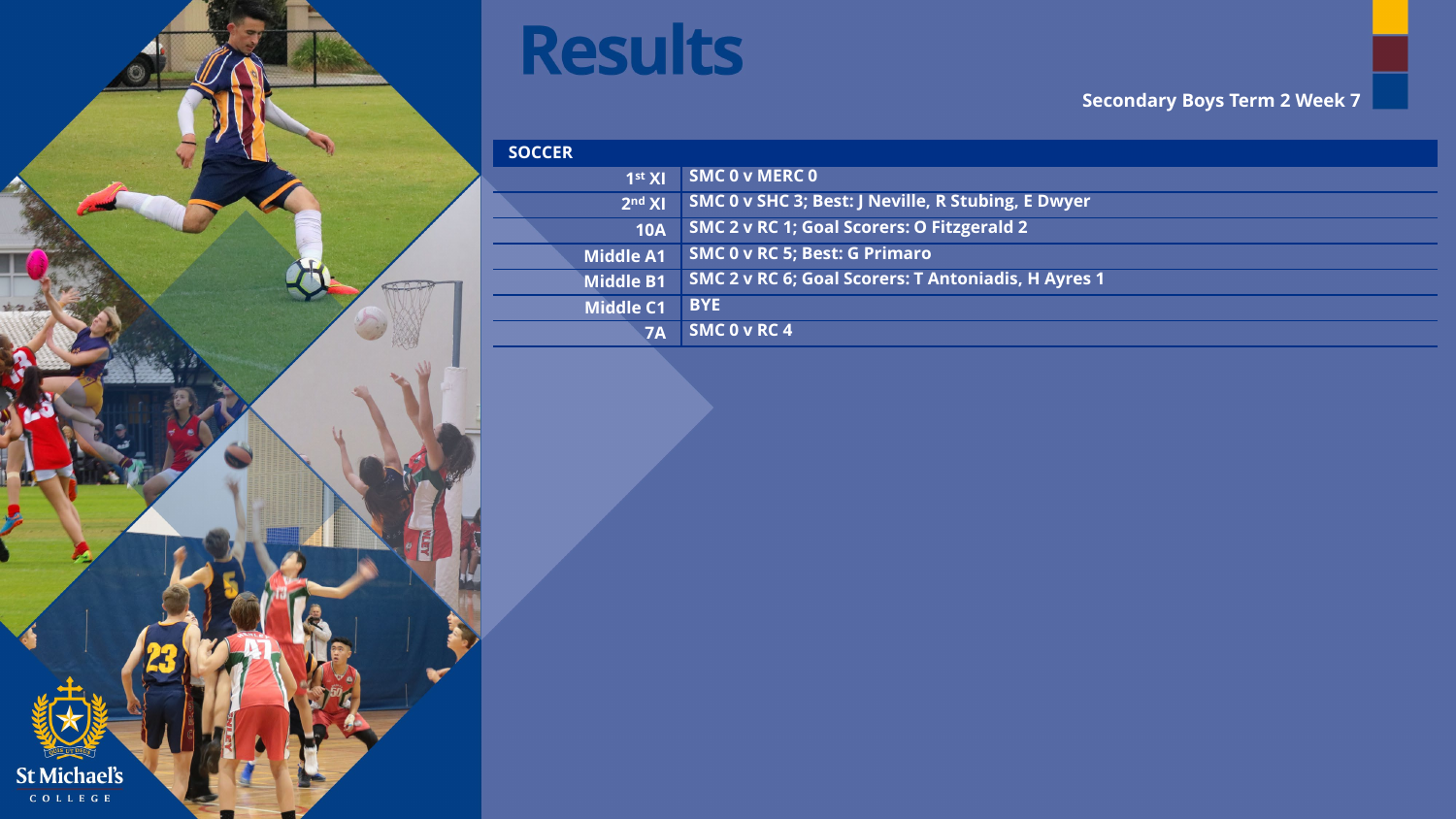

| <b>BASKETBALL</b>  |                                                       |  |
|--------------------|-------------------------------------------------------|--|
| <b>Open A1</b>     | SMC 31 v CC 52; Best: R Abu Hassan                    |  |
| Open B1            | SMC 27 v CC 53; Best: B Domanski                      |  |
| Open <sub>C1</sub> | SMC 37 v CC 34; Best: J Ucinek, N Richardson          |  |
| <b>Middle A1</b>   | SMC 57 v CC 54; Best: N Jolly, C Williamson, H Davis  |  |
| <b>Middle B1</b>   | SMC 17 v CC 41; Best: M Todd                          |  |
| <b>Middle C1</b>   | <b>SMC 16 v CC 58;</b>                                |  |
| <b>Year 7(1)</b>   | SMC 17 v PEM 26; Best: J Worthley, J Kostic, S Ho     |  |
| <b>Year 7(2)</b>   | SMC 16 v CAB 15; Best: R Gilli, K Van Bochove, R Gray |  |